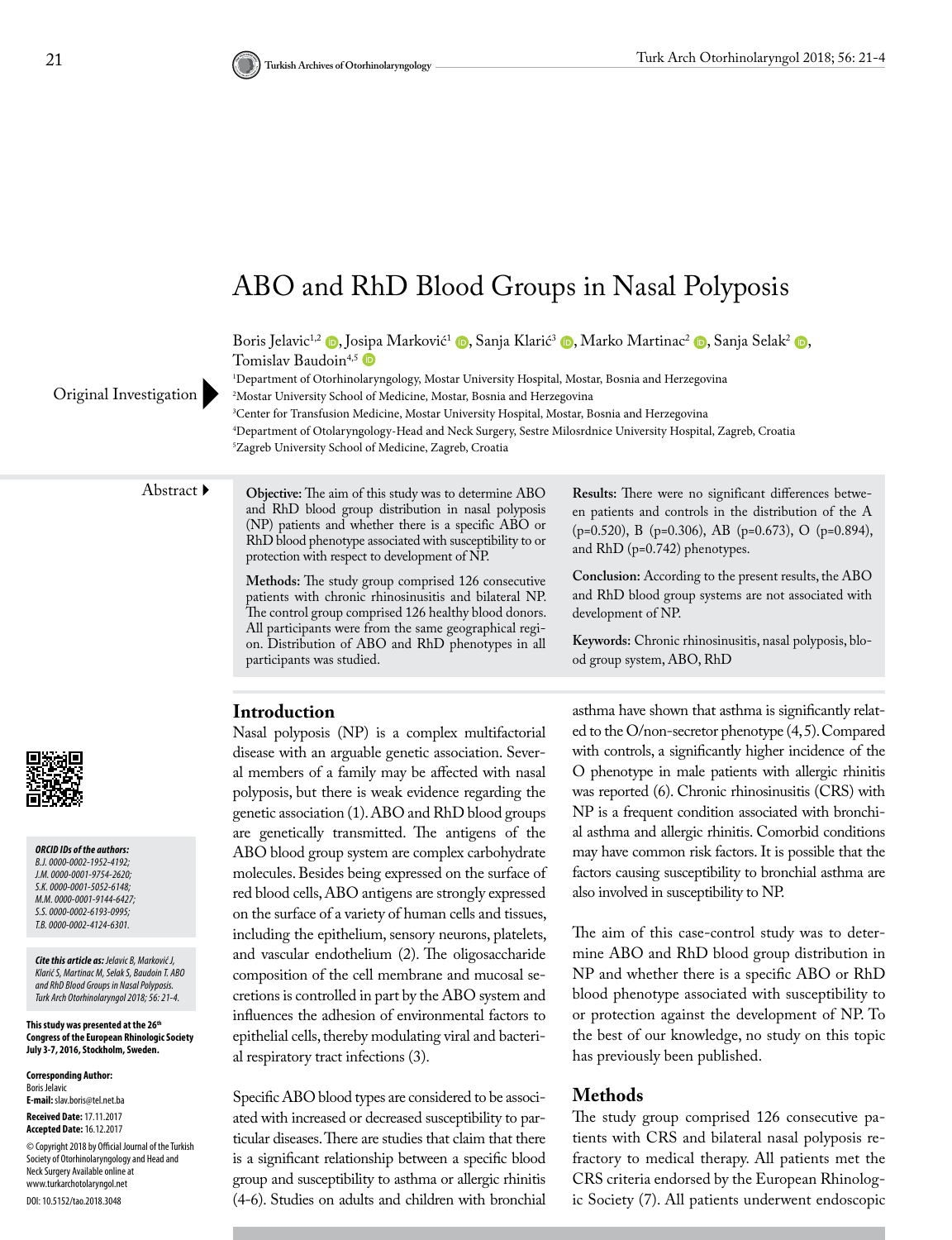sinus surgery (from 2009 to 2016). The control group, representing ABO and RhD grouping in the population of our region, comprised 126 healthy blood donors. All participants were from the same geographical region. Written informed consent from each patient with NP and the institutional ethics committee approval (No. 01-1-12/16) were obtained.

The ABO and RhD phenotypes were determined by a standard hemagglutination test using microgel technique ( ABO/D+Reverse Grouping, Bio-Rad Laboratories, Hercules, California, USA). Distribution of ABO and RhD phenotypes in all participants was studied. The study group and the control group were compared according to the frequency of the A, B, AB, O, and RhD phenotypes.

#### **Statistical Analysis**

Sample size calculations (significance level=0.05, power=80%) were performed with the G\*Power 3.0.10 program and our pilot data. Normality of the distribution was tested by the Kolmogorov-Smirnov test. The chi-square  $(\chi^2)$  test for significance was used to evaluate relationships between nominal variables. Comparison between two independent symmetric variables was drawn with Student's t-test. p values of <0.05 were regarded as statistically significant. All statistical analyses were performed with Statistical Package for the Social Sciences for Windows (version 13.0, SPSS Inc.; Chicago, IL, USA).

## **Results**

The characteristics of the participants studied are shown in Table 1. Patients were significantly older than controls (Student's t-test=10.073; p<0.001). There was no significant difference in sex ( $\chi^2$  test=0.421; df=1; p=0.517). There were no significant differences between patients and controls in the distribution of the A (χ<sup>2</sup> test=0.414; df=1; p=0.520), B (χ<sup>2</sup> test=1.049; df=1; p=0.306), AB (χ<sup>2</sup> test=0.178; df=1; p=0.673), O (χ<sup>2</sup> test=0.018; df=1; p=0.894), and RhD ( $\chi^2$  test=0.108; df=1; p=0.742) phenotypes.

# **Discussion**

A number of authors published papers suggesting an association of various diseases with particular blood groups (8). It seems that the clinical significance of blood group systems now extends beyond the traditional boundaries of transfusion medicine. However, according to our present results, the ABO and RhD blood group systems are not linked with development of nasal polyposis. To the best of our knowledge, no study on this topic was published. We are not aware of previous studies and results that can be discussed and compared with our study and results.

A study conducted in Germany reported the higher incidence of blood group antigens A and B in patients with atopic diseases (atopic dermatitis, hay fever, allergic rhinitis, bronchial asthma, and acute urticaria) in comparison with controls (individuals clinically free of allergic conditions and without allergy in the family history) (9). Several studies suggest that there is an association between specific ABO blood types and some medical conditions commonly associated with NP (4-6, 10). Comorbid conditions may have common risk factors. It is believed that the factors contributing to bronchial asthma or allergic rhinitis may be involved in susceptibility to NP.

In a study conducted in Italy, children with asthma and controls were compared according to the joint ABO/secretor phenotype (5). Some people have the ability to secrete ABO blood group substances in the saliva, and they are referred to as "secretors," whereas others do not have such an ability and are referred to as "non-secretors". The ability of secreting the blood group antigens plays a significant role in the natural resistance of the organism to infections. Secretor status of an individual is genetically determined. This Italian study showed an association between the O/non-secretor phenotype and childhood asthma. The difference was much more marked in males than in females (5). Another study determined the association between ABO, Lewis (Le), and secretor (Se) genetic complex and susceptibility to childhood asthma in Taiwan (10). Blood group O/secretors

| Demographics<br>ABO and RhD phenotypes                         | The study group $(n=126)$<br>Mean $\pm$ SD† or number of patients (%) | The control group $(n=126)$<br>Mean $\pm$ SD† or number of patients (%) | The study group versus the control<br>group<br>$p^*$ |
|----------------------------------------------------------------|-----------------------------------------------------------------------|-------------------------------------------------------------------------|------------------------------------------------------|
|                                                                |                                                                       |                                                                         |                                                      |
| Male/female                                                    | 75/51                                                                 | 81/45                                                                   | 0.517                                                |
| A                                                              | 53(42.1)                                                              | 47(37.3)                                                                | 0.520                                                |
| B                                                              | 17(13.5)                                                              | 24(19)                                                                  | 0.306                                                |
| AB                                                             | 14(11.1)                                                              | 11(8.7)                                                                 | 0.673                                                |
| $\circ$                                                        | 42(33.3)                                                              | 44 (34.9)                                                               | 0.894                                                |
| RhD positive                                                   | 105(83.3)                                                             | 102(81)                                                                 | 0.742                                                |
| $*_{n \times} 0.05$ were regarded as statistically significant |                                                                       |                                                                         |                                                      |

**Table 1.** Data of the study (patients with nasal polyposis) and control (blood donors) group

\*p<0.05 were regarded as statistically significant. SD: standard deviation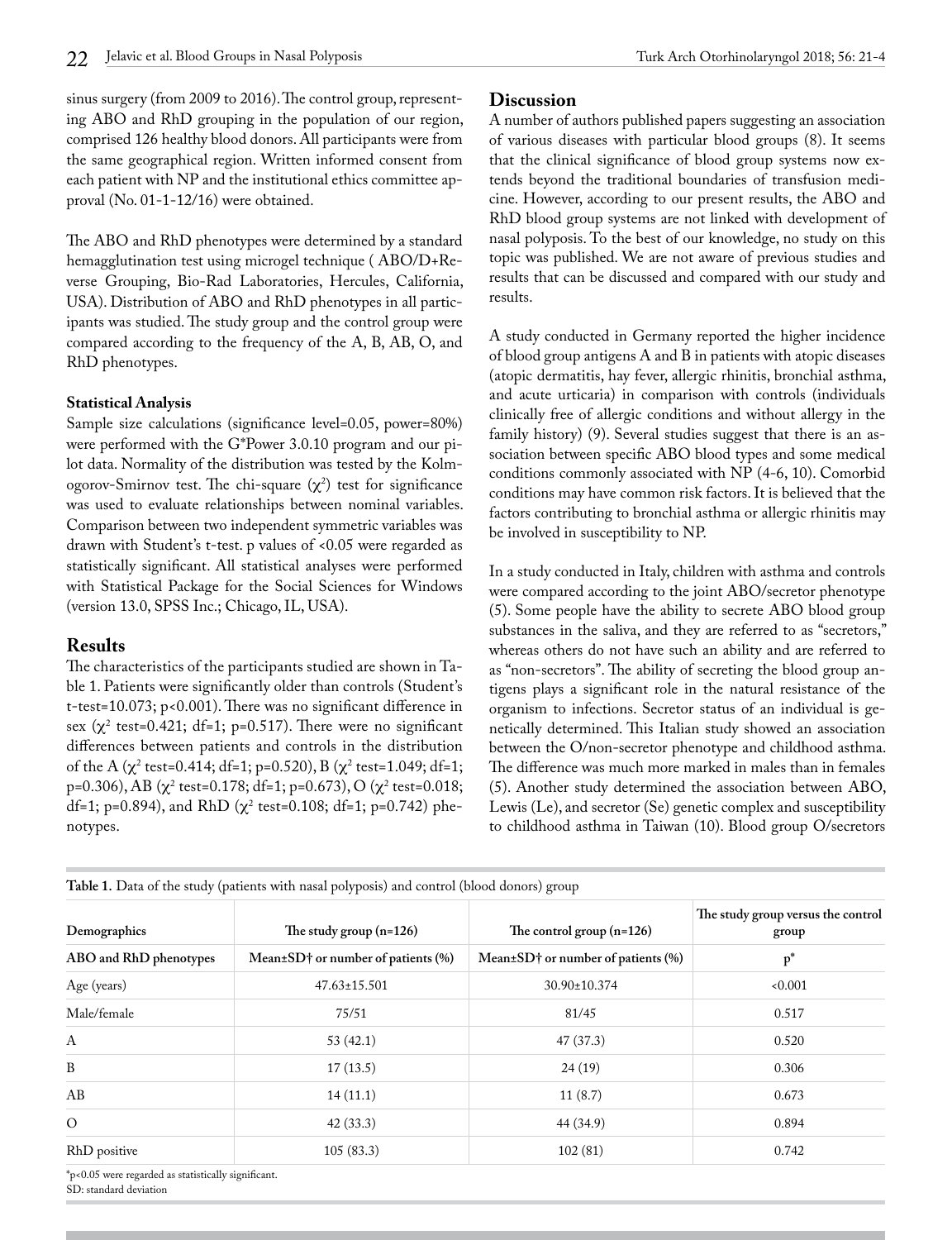(Se/Se) and O/Le(a-b-) were associated with childhood asthma (10). In France, three blood systems (Le, salivary ABH secretor, and ABO) were investigated in coal miners. Significantly higher prevalences of adult asthma were observed in Le-negative or non-secretor subjects of blood group O (4). On the contrary, a lack of association between asthma and the ABO system was found in the study conducted in India (11). In Brazil, the patients with allergic rhinitis and controls were compared according to the frequencies of the ABO phenotypes. The O phenotype was significantly associated with allergic rhinitis in male but not in female patients (6).

An exact immunological background with respect to the aforementioned relationships is not known. Carpeggiani (3) speculated and offered the following explanation The respiratory organs express abundant ABO and Le antigens. ABO, Le, and secretor genes control the enzyme glycosyltransferase. Glycosyltransferases attach sugar molecules to disaccharide precursors and build oligosaccharide structures on the cell surface of red blood cells and vascular endothelium as well as in the exocrine secretion system, including the respiratory tract. Blood group antigens are also involved in the formation of mucopolysaccarides in epithelial and mucosal secretion that may play role in the adhesion of enviromental factors, such as microorganisms, and air toxic substances to epithelial cells. The A and B genes encode for glycosyltransferases. Modifications to the H antigen by glycosyltransferases lead to the synthesis of the A and B substances. Subjects with the O phenotype are not capable of encoding glycosyltransferases and modifying the H antigen (3).

The frequencies of the blood groups differ widely between different ethnic groups (12). Our country has very complex structure with three major ethnic groups. There are significant differences in ethnic structures among administrative units. There are no official data about frequencies of ABO and RhD groups for the whole country. Therefore, we analyzed a hospital database of 23,320 subjects who underwent ABO and RhD blood typing at our Center for Transfusion Medicine (from 2009 to 2016 inclusive). We found 37.37% subjects with the A, 19.61% with the B, 8.57% with the AB, 34.43% with the O phenotype and 81.41% RhD-positive subjects. This distribution was similar to the frequencies of the ABO and RhD phenotypes in our control group. Thus, we believe that the control group was representative of the population living in the region where our study was conducted with respect to the ABO and RhD blood group system.

Young adults are more often blood donors; nasal polyposis becomes more common with advancing age (7). In this study, patients were significantly older than controls. This age difference is of no relevance in this study. Because blood group is genetically determined and the ABO antigens remain constant throughout the life, this age difference does not interfere with the study objective or influence the final results.

### **Conclusion**

In conclusion, our study showed a lack of association between nasal polyps and the ABO and RhD blood group systems. Because the frequencies of ABO and RhD blood groups vary from one population to another, it would be interesting to see the results of similar studies conducted in regions with different ABO and RhD grouping. Further studies should also include the assessment of participants' ABH secretor status.

**Ethics Committee Approval:** Ethics committee approval was received for this study from the ethics committee of Mostar University School of Medicine (Reg. No. 01-1-12/16) and the Mostar University Hospital (Reg. No. 712/17).

**Informed Consent:** Written informed consent was obtained from patients who participated in this study.

Peer-review: Externally peer-reviewed.

**Author Contributions:** Concept - B.J., J.M., S.K., M.M., S.S., T.B.; Design - B.J., J.M., S.K., M.M., S.S., T.B., ; Supervision - B.J., J.M., S.K., M.M., S.S., T.B.; Data Collection and/or Processing - J.M., S.K., M.M.; Analysis and/or Interpretation - B.J., J.M., S.K., M.M., S.S., T.B.; Literature Search - B.J., J.M., M.M., S.S., T.B.; Writing - B.J., T.B.; Critical Reviews B.J., J.M., S.K., M.M., S.S., T.B.

**Conflict of Interest:** No conflict of interest was declared by the authors.

**Financial Disclosure:** The authors declared that this study has received no financial support.

#### **References**

- 1. Delagrand A, Gilbert-Dussardier B, Burg S, Allano G, Gohler-Desmonts C, Lebreton JP, et al. Nasal polyposis: is there an inheritance pattern? A single family study. Rhinology 2008; 46: 125-30.
- 2. Eastlund T. The histo-blood group ABO system and tissue transplantation. Transfusion 1998; 38: 975-88. **[\[CrossRef \]](https://doi.org/10.1046/j.1537-2995.1998.381098440863.x)**
- 3. Carpeggiani C. Allergic rhinitis and association with the O blood group. Rev Bras Hematol Hemoter 2011; 33: 406-7. **[\[CrossRef \]](https://doi.org/10.5581/1516-8484.20110113)**
- 4. Kauffmann F, Frette C, Pham QT, Nafissi S, Bertrand JP, Oriol R. Associations of blood group-related antigens to FEV1, wheezing, and asthma. Am J Respir Crit Care Med 1996; 153: 76-82. **[\[CrossRef\]](https://doi.org/10.1164/ajrccm.153.1.8542166)**
- 5. Ronchetti F, Villa MP, Ronchetti R, Bonci E, Latini L, Pascone R, et al. ABO/Secretor genetic complex and susceptibility to asthma in childhood. Eur Respir J 2001; 17: 1236-8. **[\[CrossRef \]](https://doi.org/10.1183/09031936.01.99109101)**
- 6. Falsarella N, Ferreira AI, Nakashima F, de Mattos Cde C, de Mattos LC. Evidence of an association between the O blood group and allergic rhinitis. Rev Bras Hematol Hemoter 2011; 33: 444-8. **[\[CrossRef \]](https://doi.org/10.5581/1516-8484.20110120)**
- 7. Fokkens W, Lund V, Mullol J, European Position Paper on Rhinosinusitis and Nasal Polyps group. European position paper on rhinosinusitis and nasal polyps 2007. Rhinology 2007; 45: S1- S136.
- 8. Mourant AE. Associations between hereditary blood factors and diseases. Bull World Health Organ 1973; 49: 93-101.
- 9. Brachtel R, Walter H, Beck W, Hilling M. Associations between atopic diseases and the polymorphic systems ABO, Kidd, Inv and red cell acid phosphatase. Hum Genet 1979; 49: 337-8. **[\[CrossRef\]](https://doi.org/10.1007/BF00569354)**
- 10. Chen YL, Chen JC, Lin TM, Huang TJ, Wang ST, Lee MF, et al. ABO/secretor genetic complex is associated with the susceptibility of childhood asthma in Taiwan. Clin Exp Allergy 2005; 35: 926-32. **[\[CrossRef \]](https://doi.org/10.1111/j.1365-2222.2005.02278.x)**